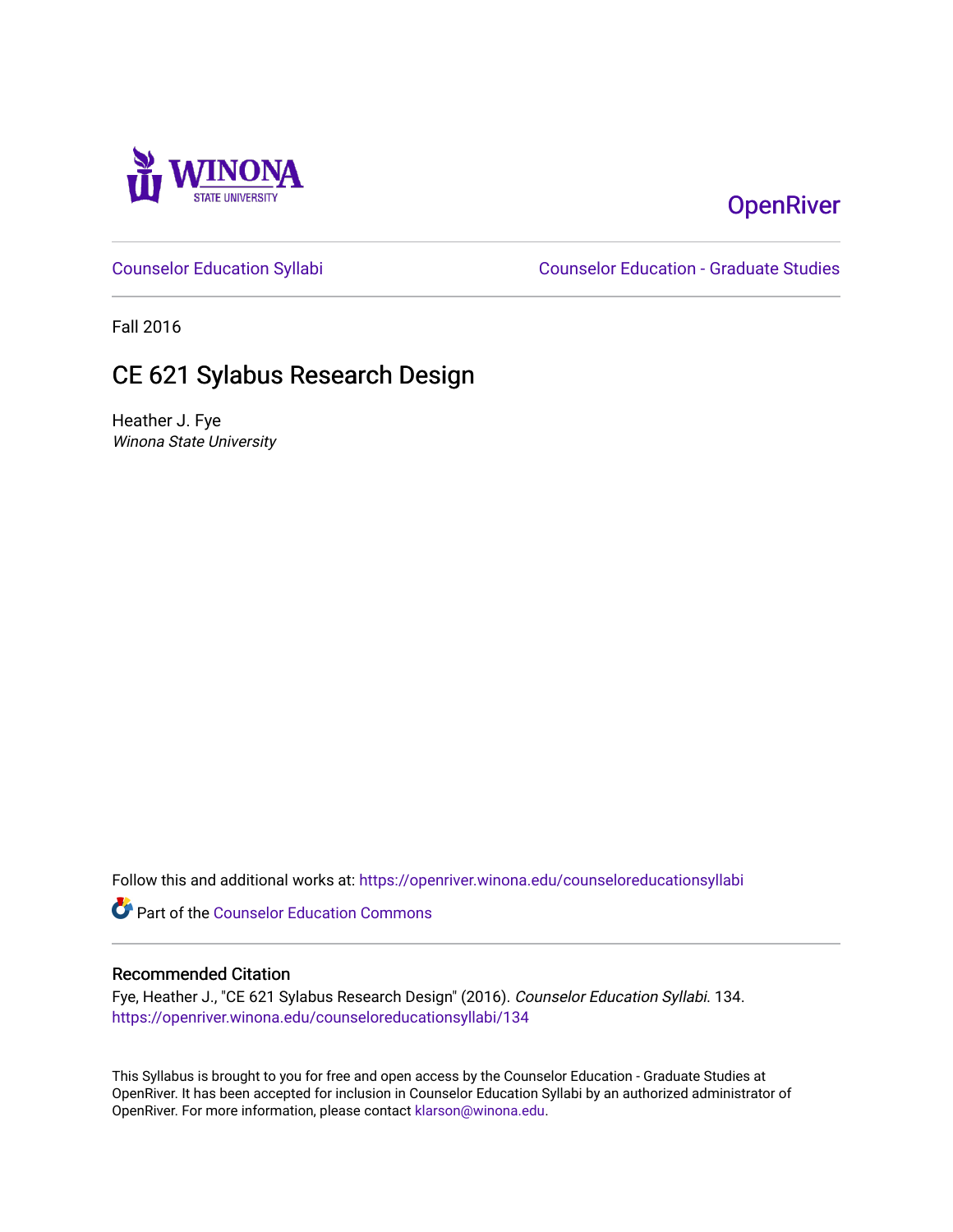#### **Winona State University Department of Counselor Education CE 621: Research Design Fall 2016**

**Assistant Professor: Heather J. Fye, Ph.D., NCC, LPC (OH) Office Location: 116B Gildemeister Hall, Winona Campus Office phone:**(507) 457-5339 **E-mail: [hfye@winona.edu](mailto:hfye@winona.edu)** (BEST way to contact me) **Skype:** hd.smith123 NOTE: Please allow up to 24-48 hours for me to respond to your email correspondence

#### **Office Hours:**

Monday: 3-5pm (Rochester campus or virtual on D2L class dates) Tuesday: 3-5pm (Rochester campus or virtual on D2L class dates) Thursday: 11am-5pm (Winona campus) or by appointment

#### **Course Location:** Rochester Campus, Singley Hall, Room 105 **Course Dates, Times, Delivery:**

In person: Mondays 5-8 pm on 8/29, 9/12, 9/26, 10/10, 10/24, 11/7, and 11/21 Asynchronous D2L classes during weeks of 8/22, 9/5, 9/19, 10/3, 10/17, 10/31, 11/14, and 11/28

The course is taught through a combination of teaching methods, including, but not limited to: class lectures, guest speakers, small and large group discussions, experiential class activities, videos, and simulations. D2L quizzes, small and large group discussion, activities, readings, and videos will be additionally applied to the online portion of the course.

#### Course Description:

This course provides an overview of the fundamentals of research design and program evaluation in counseling. Current methods of research design and program evaluation in counseling practice and school settings will be discussed. *Prerequisite: a basic statistics course (undergraduate or graduate) and CE 601 Foundations of Counseling - 3 S.H. (or concurrent with CE 601) - Grade only.* 

#### Course Objectives:

The course objectives encompass one area of critical importance to the practice of professional counseling: research design and program evaluation. The following specific objectives for this course are the 2009 CACREP standards for these areas:

#### *Research Design and Program Evaluation:*

#### Students will:

a. articulate the importance of research in advancing the counseling profession;

b. differentiate research methods such as qualitative, quantitative, single-case design, action research, and outcome-based research;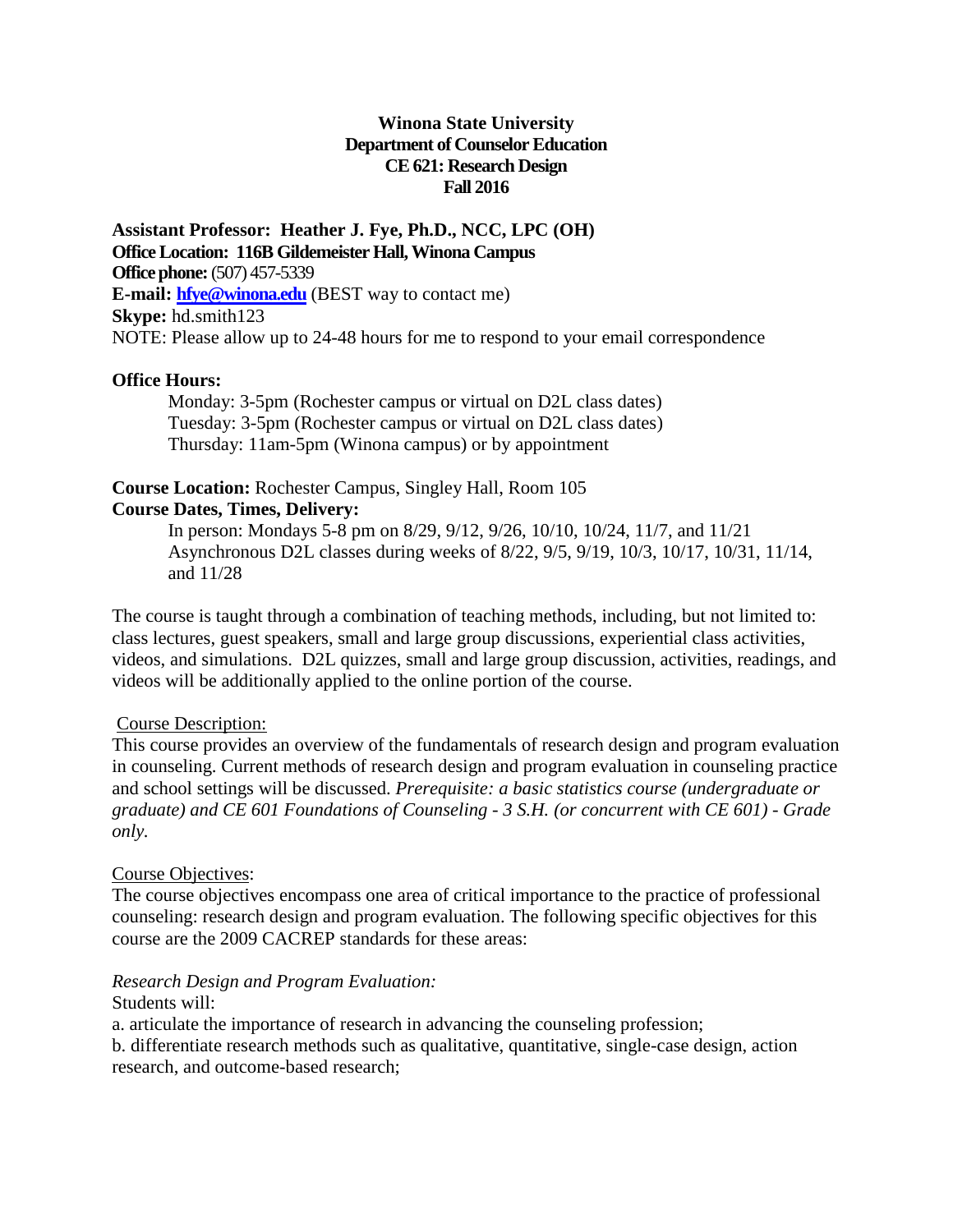c. use qualitative and quantitative methods in conducting research and program evaluation such as interviewing, data coding, data analysis, statistical interpretation;

d. demonstrate principles, models, and applications of needs assessment and program evaluation, and use findings to effect program modifications;

e. use research to inform evidence-based practice; and

f. practice ethical and culturally relevant strategies for interpreting and reporting the results of research and/or program evaluation studies.

# **Clinical Mental Health Counseling 2009 CACREP Program Standards:**

## **Foundation**

*A. Knowledge*

A1. Understands the history, philosophy, and trends in clinical mental health counseling *B. Skills and Practices*

B2. Applies knowledge of public mental health policy, financing, and regulatory processes to improve service delivery opportunities in clinical mental health counseling.

#### **Counseling, Prevention, and Intervention**

*C. Knowledge*

C1. Describes the principles of mental health, including prevention, intervention, consultation, education, and advocacy, as well as the operation of programs and networks that promote mental health in a multicultural society.

C9. Understands professional issues relevant to the practice of clinical mental health counseling.

## **Diversity and Advocacy**

#### *E. Knowledge*

E4. Understands effective strategies to support client advocacy and influence public policy and government relations on the local, state, and national levels to enhance equity, increase funding, and promote programs that affect the practice of clinical mental health counseling.

## *I. Knowledge*

I1. Understands how to critically evaluate research relevant to the practice of clinical mental health counseling.

I2. Knows models of program evaluation for clinical mental health programs.

I3. Knows evidence-based treatments and basic strategies for evaluating counseling outcomes in clinical mental health counseling.

## *J. Skills and Practices*

J1. Applies relevant research findings to inform the practice of clinical mental health counseling. J2. Develops measurable outcomes for clinical mental health counseling programs, interventions, and treatments.

J3. Analyzes and uses data to increase the effectiveness of clinical mental health counseling interventions and programs.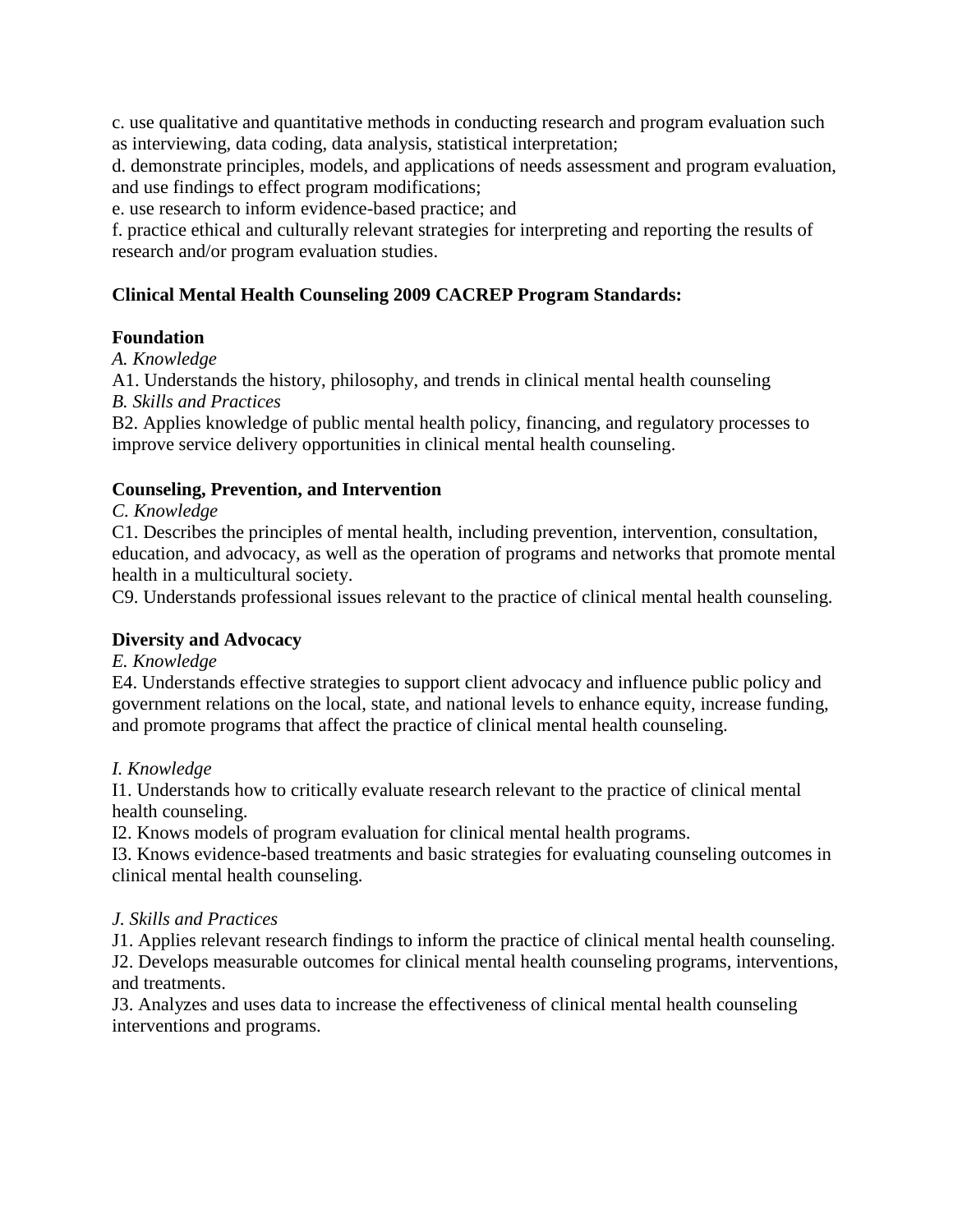## **School Counseling 2009 CACREP Program Standards:**

# **Foundation**

*A. Knowledge*

A1. Knows history, philosophy, and trends in school counseling and educational systems. A5. Understands current models of school counseling programs (e.g., American School Counselor Association [ASCA] National Model) and their integral relationship to the total educational program.

## *H. Skills and Practices*

H3. Analyzes assessment information in a manner that produces valid inferences when evaluating the needs of individual students and assessing the effectiveness of educational programs.

## **Research and Evaluation**

*I. Knowledge*

I1. Understands how to critically evaluate research relevant to the practice of school counseling.

I2. Knows models of program evaluation for school counseling programs.

I3. Knows basic strategies for evaluating counseling outcomes in school counseling (e.g., behavioral observation, program evaluation).

I4. Knows current methods of using data to inform decision making and accountability (e.g., school improvement plan, school report card).

I5. Understands the outcome research data and best practices identified in the school counseling research literature.

# *J. Skills and Practices*

J1. Applies relevant research findings to inform the practice of school counseling.

J2. Develops measurable outcomes for school counseling programs, activities, interventions, and experiences.

J3. Analyzes and uses data to enhance school counseling programs.

# **Leadership**

*P. Skills and Practices*

P1. Participates in the design, implementation, management, and evaluation of a comprehensive developmental school counseling program.

# **Required Texts:**

Erford, B.. T. (2015). *Research and Evaluation in Counseling (2nd ed.).* Stamford, CT: Cengage Learning.

## Recommended Text:

American Psychological Association (2009). *Publication manual of the American Psychological Association (6th ed.).* Washington, D.C.: American Psychological Association.

Other Readings as assigned: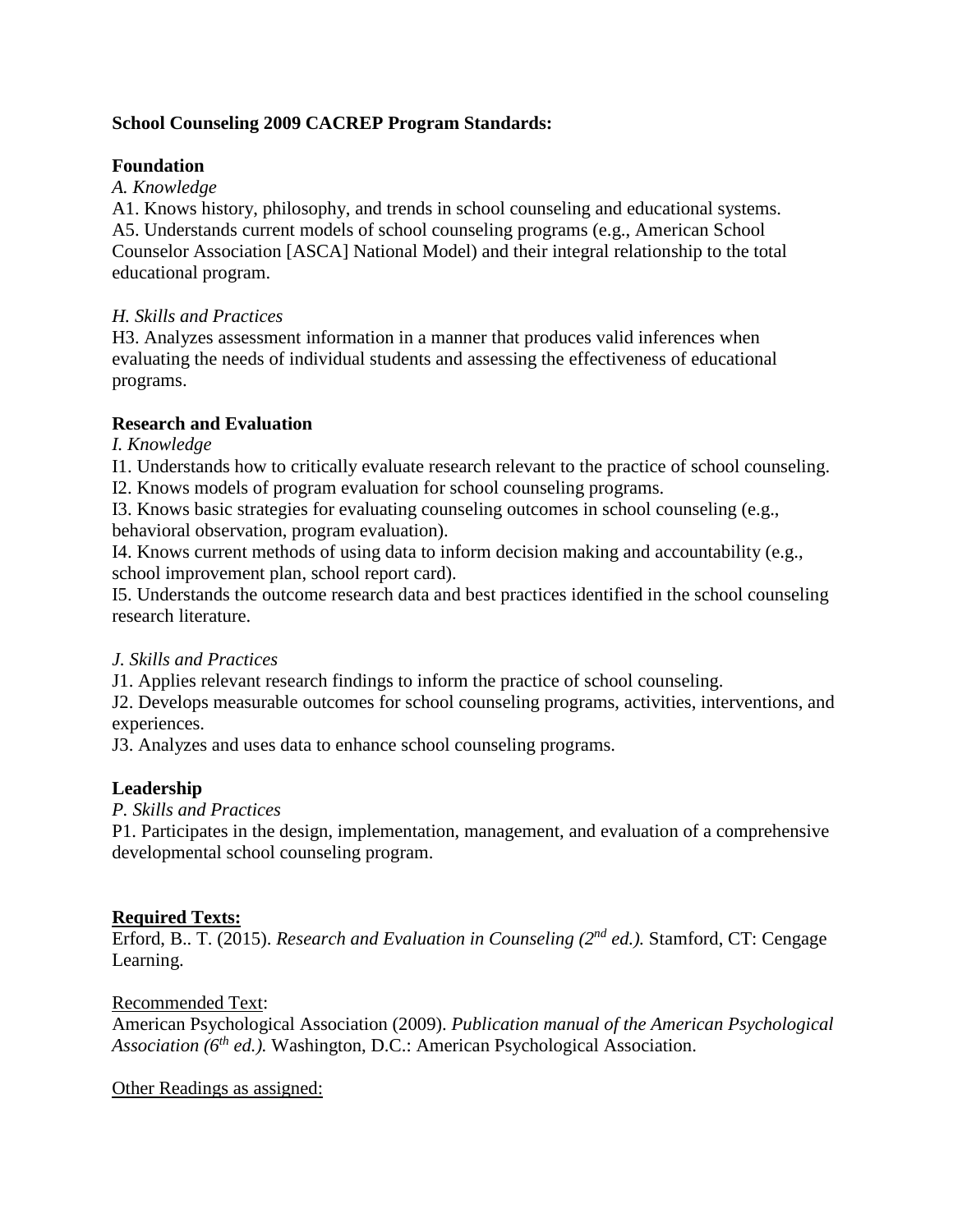\*\* Desire to Learn (D2L) readings can be found at https://winona.ims.mnscu.edu/ and are required. You can access D2L with your Star ID and password.

# **My Teaching Philosophy:**

I view the educational environment as a shared responsibility of learning between the teacher and students. I strive to ensure a balance of power between the teacher and students which provides an empowering environment for students to challenge assumptions and engage in critical thinking and dialogue. As an instructor, I view my role as a facilitator of knowledge with the goal of enticing students to engage in active learning independently. The function of content is to allow the students and teacher to be responsible for co-constructing their understanding and knowledge of the content with others. In the classroom, together, we will work towards moving to higher levels of reflection and deeper learning. The role of evaluations will have a greater emphasis on students applying and demonstrating what they know, not just knowledge recitation. It is my goal that every student will feel safe taking risks and engage in self-reflection to grow personally and professionally throughout the semester. Best wishes for a productive and successful semester!

# *Course Expectations, Evaluations, & Assignments – See Course Schedule for Due***:**

# *Netiquette Guidelines and Expectations*

- 1. Be respectful when engaging in all correspondences to the instructor and peers. This includes emails, discussion board posts, etc. Start with an appropriate greeting to the individual and be mindful of using appropriate writing skills. Keep writing to the point, review before sending, and do not include offensive language or technology slang (i.e., LOL, etc.).
- 2. When submitting a document in the Dropbox section of D2L, please include your last name and the specific assignment you completed. For example, Fye\_Reflection\_Paper\_1
- 3. Please include the citation in APA format for all references of course materials in your discussion post. For example: Corey (2013) reported the three necessary conditions of person centered therapy as…
- 4. Email is the best form of communication to reach me. Please allow up to 24 hours for me to respond to your email during Monday-Friday and 24-48 hours during Saturday and Sunday.
- 5. Be respectful of others in the online environment. There isn't necessarily always a "right" answer. We can agree to disagree on certain topics. It is important for each class member to feel open to taking risks, having their view heard, providing constructive and growth-producing feedback, and be open to others' feedback. Context may be lost without the vocal tone of the writer so be as concise and accurate in your point as possible.
- 6. Check the D2L course site newsfeed and WSU email at least once daily for any course updates or correspondences. Use the D2L Discussion forum to post course related questions.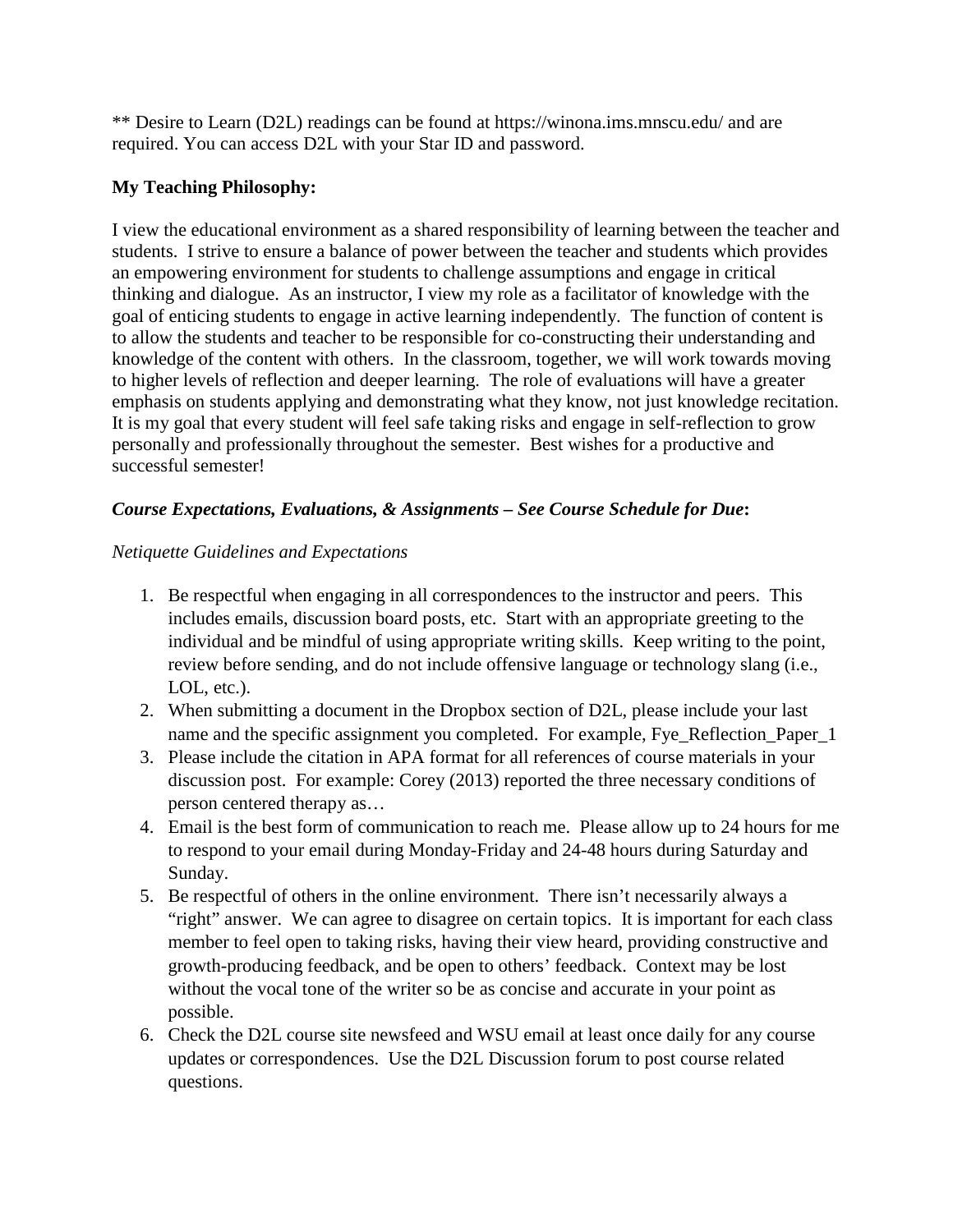- 7. Be prepared to work at least two times per week on course content and assignments. You cannot complete all of the week's assignments in one sitting and just before the due date and time.
- 8. You should plan to receive feedback and a grade of an assignment approximately 7 days from the instructor after the deadline of the assignment.
- 9. Consider the privacy of others, even in an online classroom. Do not share discussions or emails from classmates with others outside of the class. Do not have others or friends in the same room when we may be meeting as a class in an online environment (i.e., Adobe Connect, Skype).

## *Professional Expectations*

Professional expectations include open-mindedness, respectful interactions, responsibility and respect among others. Professionalism is an expectation of this program. The following dispositional expectations will help you embody professionalism:

- 1. Be prepared for class by reading the assigned material is part of your professional preparation.
- 2. This work prepares you by providing you with the knowledge you need to confidently face concerns typical in the counseling field, and strengthens your stamina for the workload required of effective counselors.
- 3. Work out conflicts, disagreements or issues in a respectful, solution-focused way. Professional conduct is a requirement in the counseling field, and therefore, it is expected in this course.
- *4.* Communicate with the instructor if you are having difficulty with any aspect of this course, including meeting the aforementioned expectations. Sometimes, alternate arrangements can be worked out regarding assignment due dates. *This is for emergency situations only.*
- 5. Attendance is expected. If you make a professional decision to miss class for any reason, please call or email the instructor as soon as possible.
- 6. Participate actively in class discussions and activities. Effective class participation includes respectful, and non-dominating involvement in class discussions, showing initiative and investment in classroom activities, coming to each class prepared to ask questions and share ideas, and engaging in reflective discussion of course readings.

In class, be sure to respond to members discussions. These should not responses that are evaluative (e.g., great job); rather, try to use microskills and/or group leadership skills (e.g., questioning, reflection, clarifying, linking, supporting, blocking, etc.).

## **Tips for Success in the Course:**

- 1. Work consistently and stay up to date with readings and assignments.
- 2. Incorporate feedback from assignments into future assignments.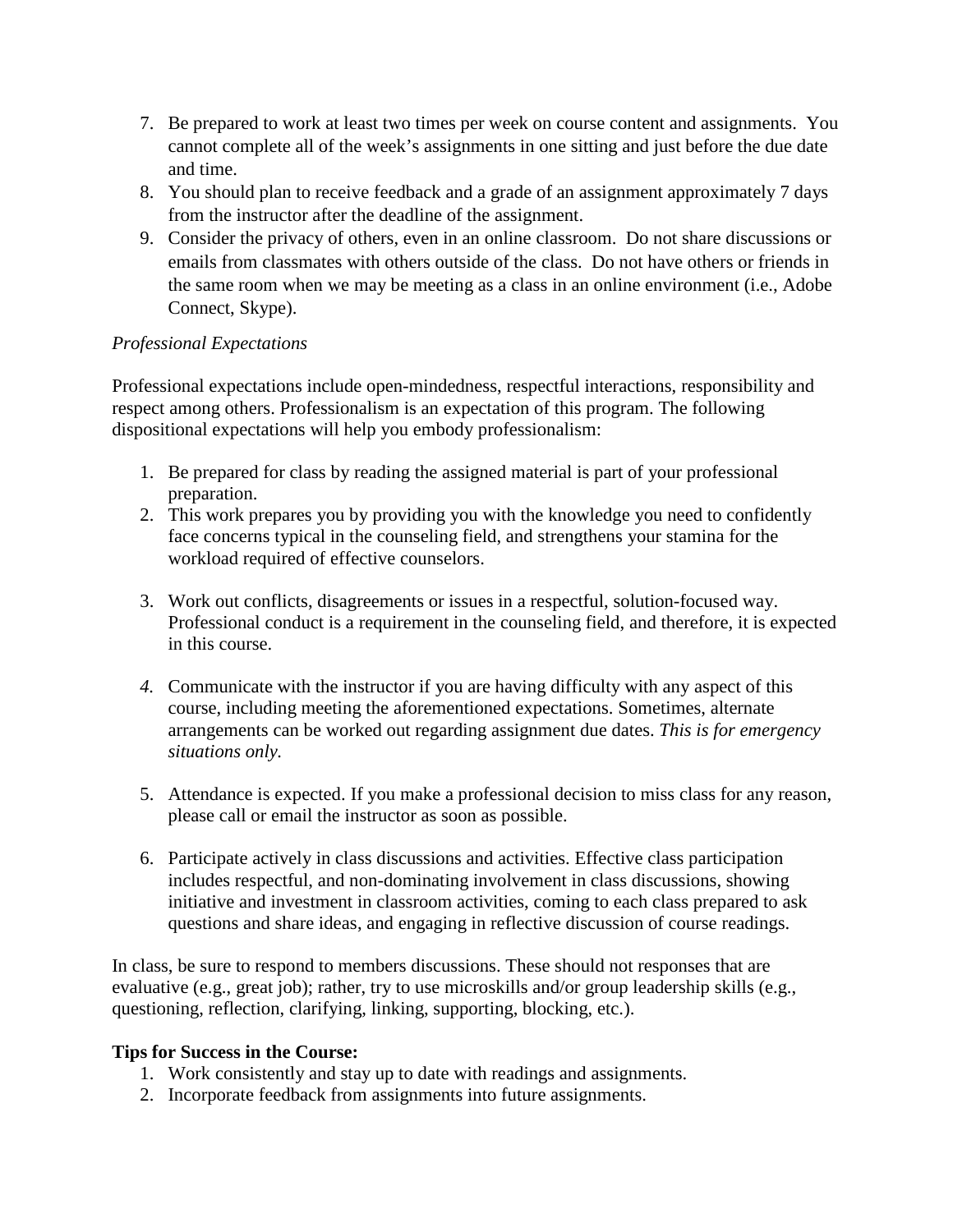- 3. Incorporate course materials and other sources of information in your assignments to show your application of material.
- 4. Use APA 6<sup>th</sup> edition format and cite materials.
- 5. Avoid the use of words like normal, good, fine in your assignments as these terms have different meaning for people.
- 6. Be specific (use details) and provide examples in your assignments.

**Readings:** The textbook provides the foundation for the practical experiences of the class. It is expected that all readings be completed prior to class in order to maximize discussions. Readings are assigned topically and provide the foundation of all the activities, discussions, and assignments. Students are expected to read all of the materials and discuss them in class. Additionally, the reading assignments provide students with the necessary background information for understanding of research methods in the counseling profession. Students are encouraged to bring learning materials to interact with during class time.

## **1. Class Attendance and Participation (***15 classes x 10 points each class* **= 150 points total):**

Students are expected to be engaged in their own learning and to be an active participant in the classroom community. The success of this class depends on the participation of each class member. Students are expected to be on time for class, be present for the duration of class, and to participate in class discussion and small group exercises. The classroom format is largely discussion and experiential and therefore attendance and participation are paramount to making a successful learning experience for everyone. During class, relevant questions, pertinent comments, and risk-taking are welcomed and encouraged. If you miss class, it is your responsibility to obtain class materials for the missed session. Online (D2L) class attendance and participation count equally as in class attendance and participation. If a class is moved to online (D2L) due to inclement weather, online class attendance and participation count equally as in class attendance and participation towards your attendance. Therefore, if you do not "attend" online and participate in the online discussion or complete the online assignment, you will receive an absence for that class. **Each class, including the online D2L classes, are worth 10 points each.** 

Attendance means arriving for class on time and staying for the duration of the class and remaining focused on the class for the duration of the class meeting. Participation means preparing for class by reading required texts/materials, periodically entering into class discussions with informed and relevant comments/questions, and participating in class activities.

**Note on tardiness:** a student who is 20 minutes or more late to class or leaves class with 20 minutes or more class remaining will be marked absent for the class attended. A student who is chronically tardy to class (i.e., more than three late attendance and/or leave early) but within the 20 minute timeframe will not receive a grade reduction for the specific classes but it may impact their overall attendance and participation grade at the end of the semester.

A student who rarely or never participates in class discussions or activities may also receive a grade reduction despite attendance. I am sensitive to significant life circumstances that can result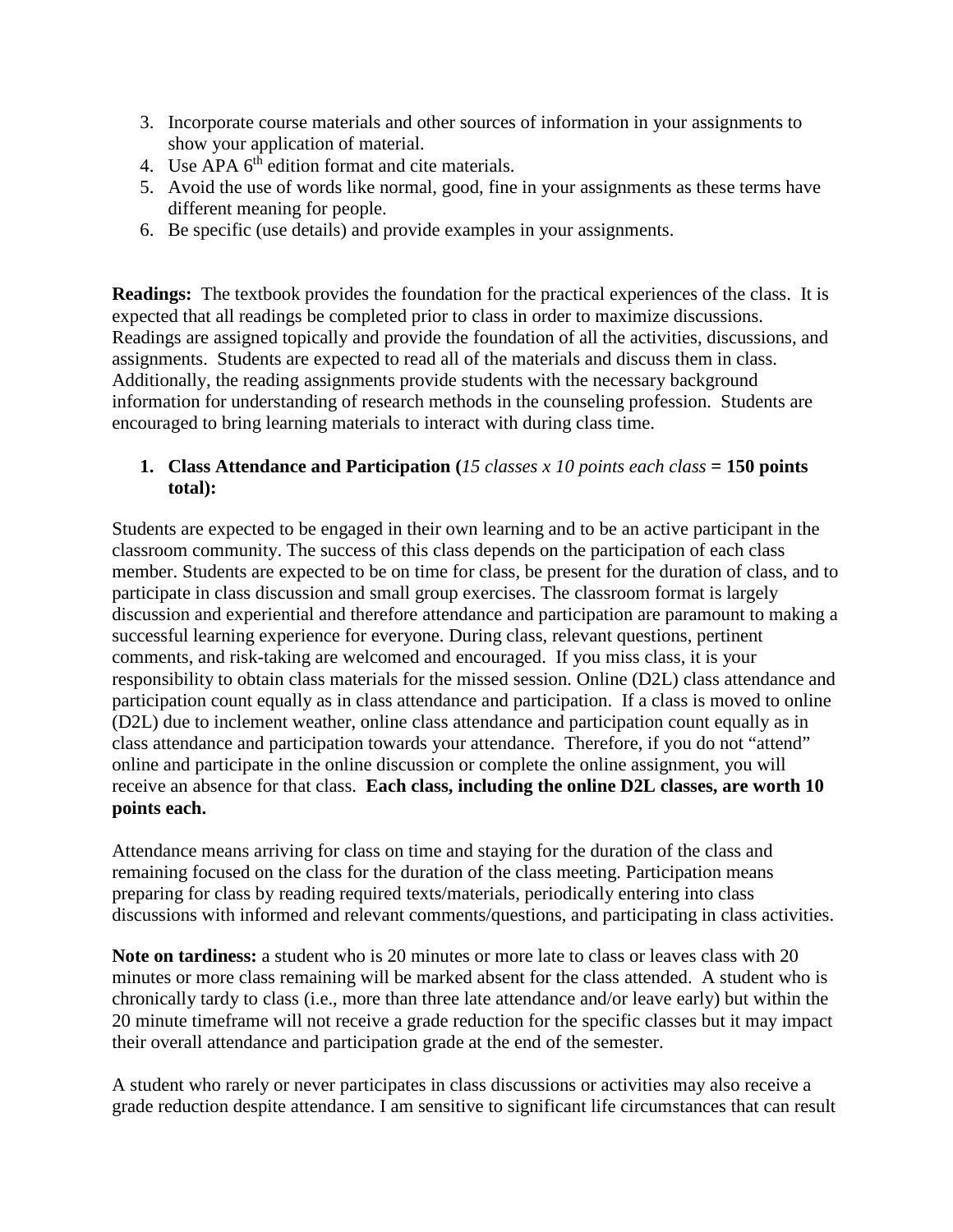in class absence. In such instances, I will attempt to work with these students on a case-by-case basis. In summary, good attendance and reasonable levels of class participation are expected behaviors for graduate students in training to be counselors.

**Note:** Please contact me before missing a class.

#### *Inclement Weather Policy*

Inclement weather may interfere with class. Always use your best judgment when determining if it is safe for you to travel. The instructor will notify students of moving class to the online (D2L) format by 2pm the day of class. Notifications will be made via D2L announcements, the WSU homepage, and email.

#### **Class Assignments:**

#### **2. Research Paper Outline** (25 points)

Using the sample on this syllabus, write an outline of your research proposal. This outline should be in *sentence format*; that is, be sure to write at least one sentence to show your main point for each 'arrowed' part of the outline. These should be uploaded to the Dropbox on D2L on the day it is due.

#### **3. Paper 1 - Prospectus - Identify the Purpose of Your Study** (35 points)

Using the Research Paper Outline, you will develop a research prospectus, which is a preliminary plan for conducting a study. This is not a detailed, technical research proposal, but rather, a planful analysis of the issues you are likely to confront in such a study. In essence, it is a *preliminary* proposal. In completing this 4-page prospectus, you should be sure to include at least the following:

*Research Problem.* What is the research problem you are trying to solve? [A problem is a situation that, left untreated, produces a negative consequence for some group, institution or individual(s). "Girls score lower on technology attitude scales than boys" isn't necessarily a problem; "girls are less inclined to pursue careers in technology-related fields" is.] What makes it a problem? For whom? Who says so? (5 points)

*Rationale.* What is the rationale for your study? Why is it important to the field, clients, etc.? (5 points)

*Literature Review.* What, in general, does the literature say about your topic? [This need not be a complete review, but you should cite some of the major theory, research and writers in the field.] For paper 1, be sure to include at least 5 references for this section. (10 points)

*Research Questions.* Based on your problem, what are the research questions you are trying to answer? Why and how will answering these questions contribute to solving the research problem? Remember…a research question can be answered ONLY with data or information. General Research Plan. In general, how would you propose to conduct this research study so that it answers your research questions? What kind of data will you gather (specify type, such as surveys, observations, interviews…or some combination of these types)? From whom will you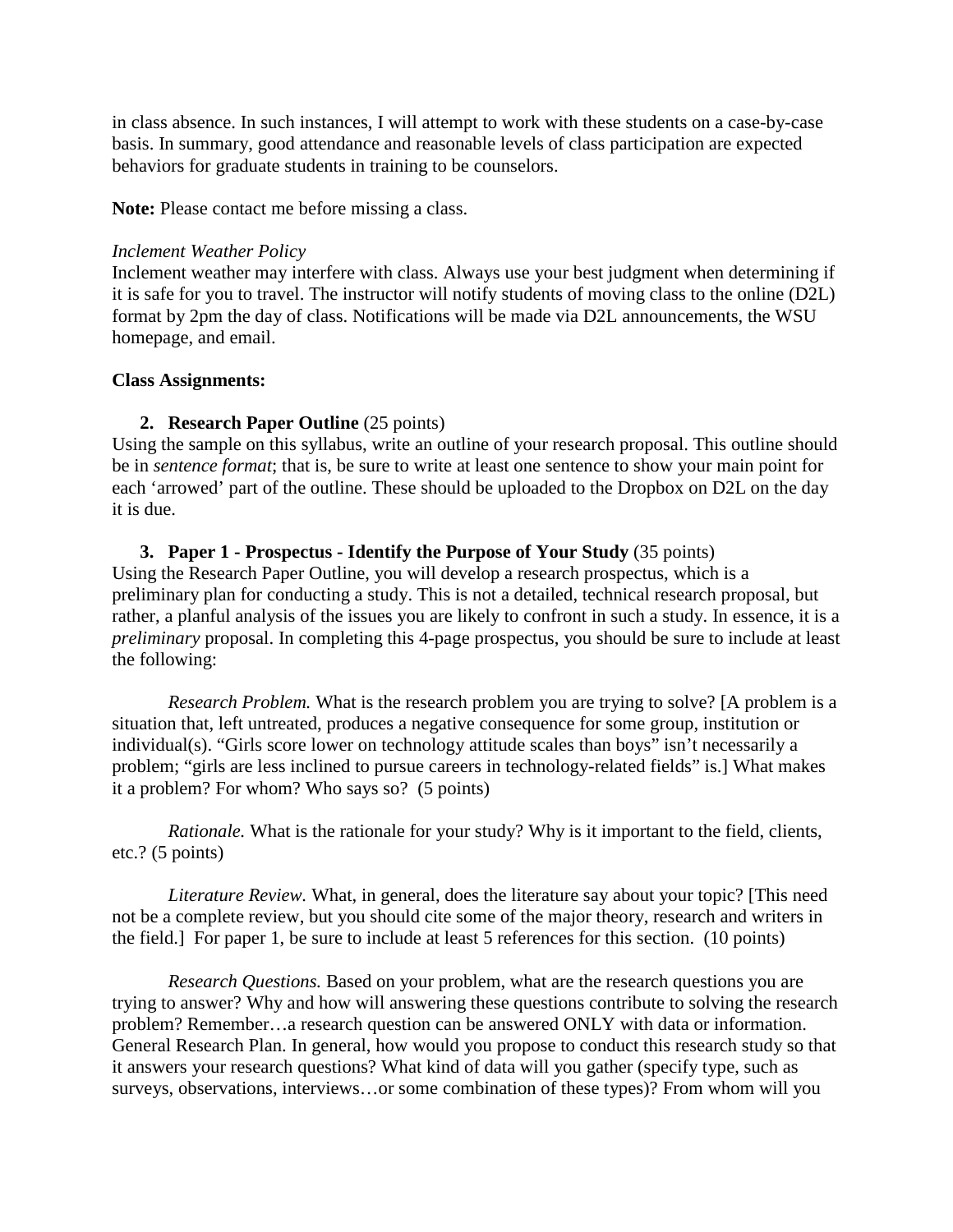gather it? Why them? How will you reduce the data - make sense of it? How will you assure that the data are of high quality? (5 points)

*Theoretical Perspective.* What theoretical perspective will frame your study? For example, "theoretically," how would you explain this problem and the results you suspect you might get to another scholar? (Do you take a behavioral view? Social systems view?) Are there other theoretical orientations that should be considered in the design of your study? Be sure to cite the theoretical perspective in your proposal. (5 points)

Note: Be sure your paper is appropriately formatted to APA  $6<sup>th</sup>$  edition and includes applicable references, with correct spelling, grammar, punctuations, etc. throughout the document. (5 points)

\*\*This should be a well-thought out and written paper. It will be the beginning of your final research paper for the course (and possibly your Capstone). The manuscript may be modified throughout the duration of the course, but should give clear direction on where you intend to go with your final paper and research study proposal.

#### **4. Paper 2 - Methods - Explain how you will conduct your study** (40 points)

Developed from the Research Paper Outline, you will formulate the Methods section of a research proposal for this assignment. The Methods section provides the methods and procedures used in a research study or experiment. You should provide detailed information on the research design, participants, equipment, materials, variables, and actions taken by the participants. The methods section should provide enough information to allow other researchers to replicate your experiment or study. The method section should utilize subheadings to identify each subsection. These subsections typically include: Participants, Materials, Design, and Procedure. (30 points)

Note: Be sure your paper is appropriately formatted to APA 6<sup>th</sup> edition and includes applicable references, with correct spelling, grammar, punctuations, etc. throughout the document. (10 points)

#### **5. Final Research Paper** (75 points)

The culmination of this class is the development of the outline, Paper 1 and Paper 2 into a welldeveloped research manuscript. Feedback from the instructor *will be* incorporated into the final submitted research paper. This final paper should be carefully cited, edited and proofread as if you were going to submit it to a publisher.

Class members will work individually to develop a research paper. Each student completes a comprehensive examination of the literature about that topic/category. This research will be compiled into a paper, which should include an introduction, a literature review, a methods section, and a discussion of the expected findings in relation to the findings in the literature. Your paper should be no longer than 12-15 pages (not including title and reference pages), double spaced, using APA format (*APA manual, 6 th edition)*. You must include at least 8-10 references*.* You may it find it difficult to stay within the page limit, but it is great practice to work on "cleaning" up your writing so that you are concise and to-the-point, while still using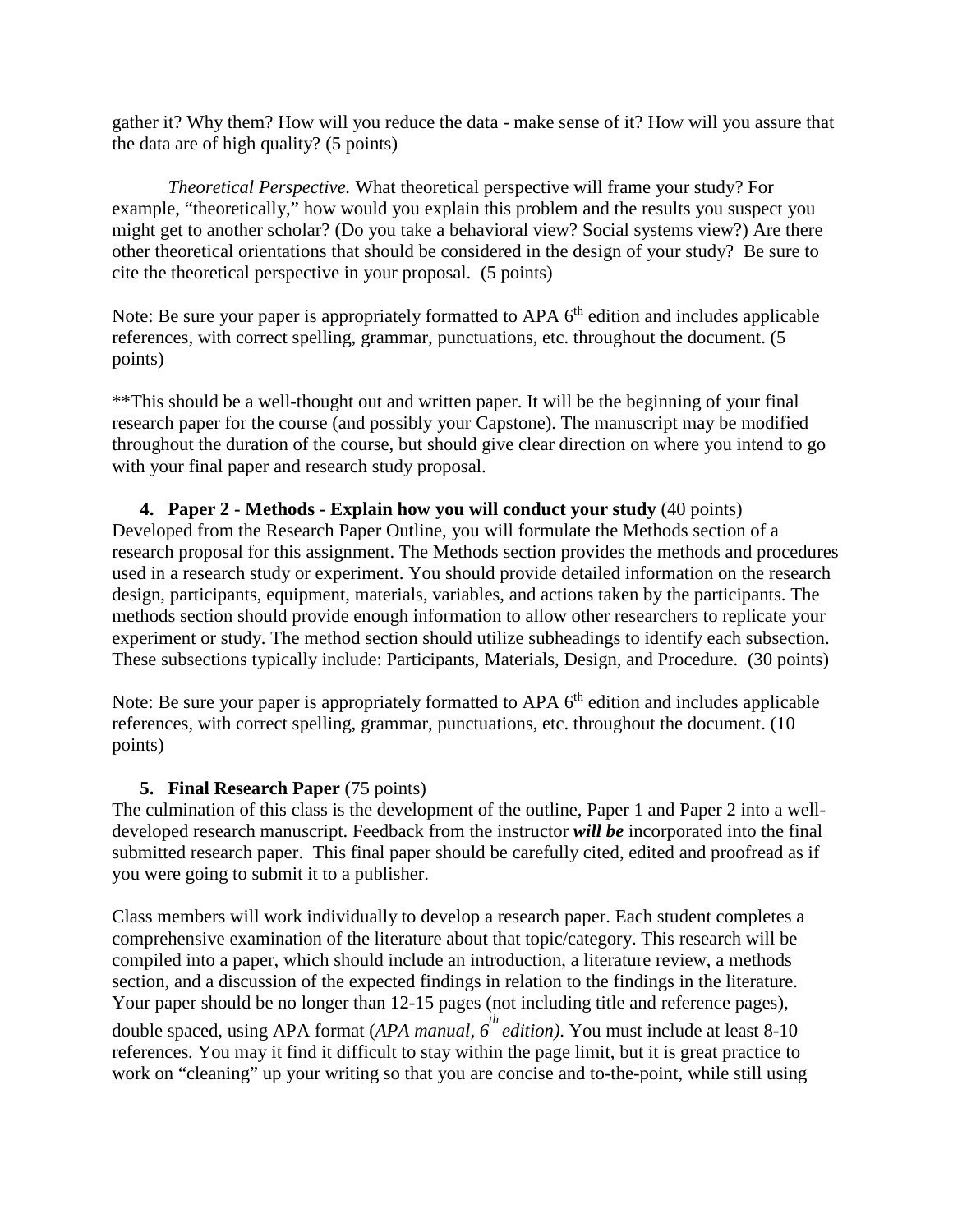your best writing skills. Your APA manual should be able to help with the process of writing in this manner. A general outline is displayed below.

*Note:* There is a great example on pages 41-51 of the APA  $6^{\circ}$  edition of a manuscript. Your paper should look very similar to this sample.

#### **Introduction and Literature Review (20 points)**

- ⇒ States the purpose of the study
- $\Rightarrow$  Cites earlier works on the problem (review of literature)

⇒ States how the study will contribute to understanding the problem (rationale) and research question

#### **Method (20 points)**

⇒ General

o Another person could replicate your study based only on a reading of your method section

o A reader could evaluate your study well enough to tell whether your conclusions will be valid

o Covers the following: participants, measures, design, and procedure

 $\Rightarrow$  Participants

o Describes who are the participants and their characteristics (Demographic variables)

o Tells how the participants were selected (inclusion and exclusion criteria)

- o States what incentives (if any) were offered for participation
- ⇒ Materials

o Lists equipment, computer programs, questionnaires, or assessments to be used with citations

- o If apparatus is specialized, refers to articles that describe it
- o Describes custom equipment, programs, training protocol
- ⇒ Design & Procedure
	- o Describes the logic of the experiment

o Lists variables (IV and DV) and may include levels of independent variables o How would you plan to collect and analyze the data? Provide specific details of the process and tools required for data collection and analysis.

Describes steps to be used in carrying out design (Procedure subsection may be incorporated into design).

o Lists methods of control, such as randomization or counterbalancing

o Summarizes or reproduces verbatim any specialized instruction to participants

**Results (5 points)** Since this is a study you could launch, answer accordingly:

o What did you expect to find? You can choose to write general or specific results. We will discuss this detail at a later date in class.

o What are some anticipated limitations to your results based on your methods and design?

#### **Discussion (5 points)**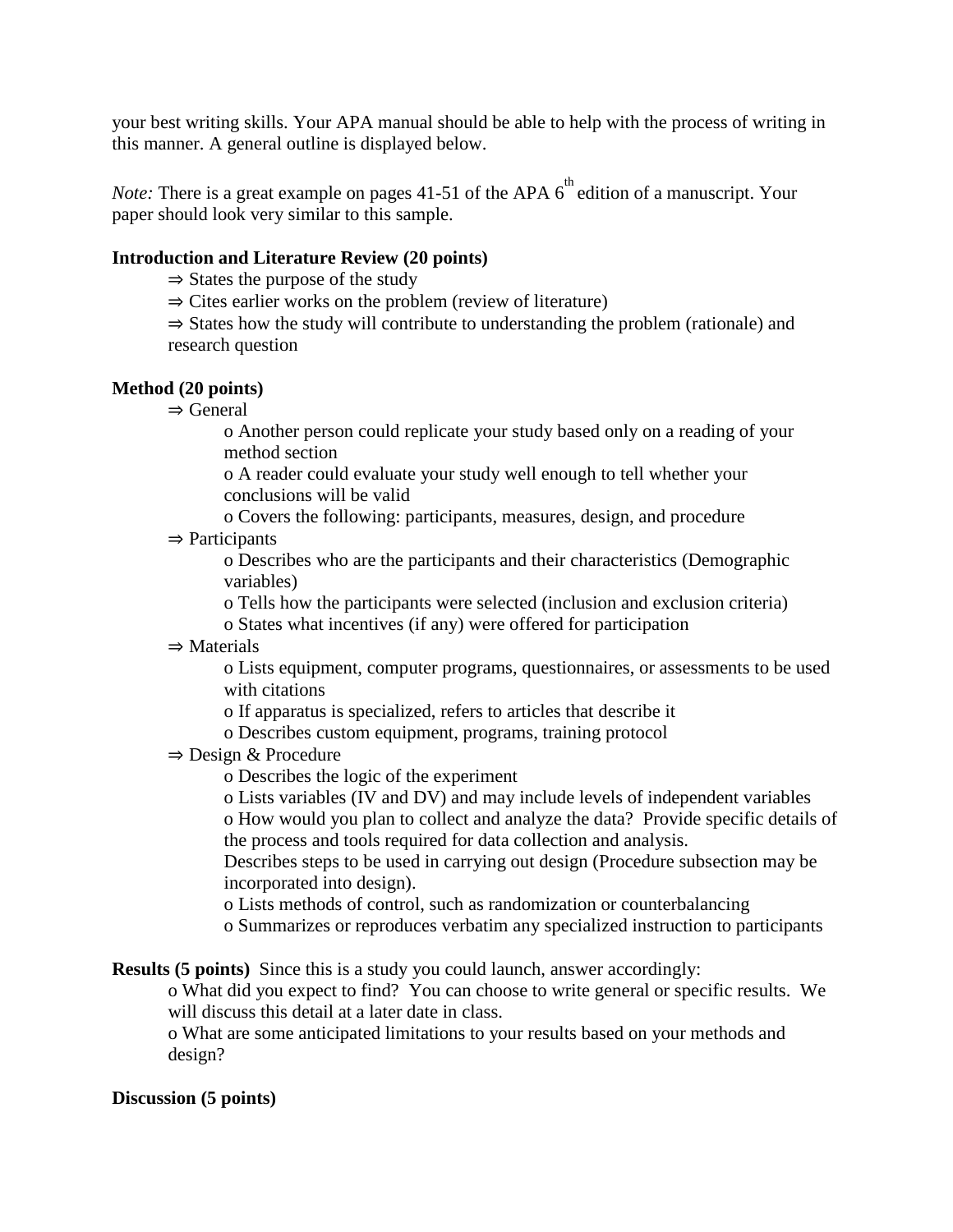o How can your findings be used?

o What are the limitations to your findings?

o What will your findings contribute to future research?

#### **Research Outcomes (10 points)**

o Provide supporting IRB documentation for your study. We will discuss this process further in class.

o Provide brief description of a Grant or Monetary Incentive that may be used to support your research.

o What or where may be an appropriate outlet to present your research findings? Who may benefit from your research findings?

#### **References (5 points)**

o Cite all of your in-text references fully in this section in APA format.

Note: Be sure your final paper meets the criteria for APA  $6<sup>th</sup>$  edition formatting, spelling, grammar, punctuations, etc. (for 10 points)

| KUDLIC IQL<br>points:                                                            |                                                                                                                                                       |                                                                                                                                                                                            |                                                                                                                                                                 |                                  |
|----------------------------------------------------------------------------------|-------------------------------------------------------------------------------------------------------------------------------------------------------|--------------------------------------------------------------------------------------------------------------------------------------------------------------------------------------------|-----------------------------------------------------------------------------------------------------------------------------------------------------------------|----------------------------------|
| $100\%$ of points                                                                | 75% of points                                                                                                                                         | 50% of points                                                                                                                                                                              | 25% of points                                                                                                                                                   | 0 points                         |
| <b>Answered the</b><br>section in its<br>entirety with<br>meaningful<br>content. | <b>Answering</b><br>approximately<br>75% of the<br>section with<br>meaningful<br>content or all of<br>the section<br>without<br>meaningful<br>content | <b>Answering</b><br>approximately<br>$50\%$ of the<br>section with<br>meaningful<br>content or<br>approximately<br>75% of the<br>section without<br>meaningful<br>content or<br>reflection | <b>Answering</b><br>approximately<br>$25%$ of the<br>section with<br>meaningful<br>content or 50%<br>or less of the<br>section without<br>meaningful<br>content | Did not<br>answer the<br>section |

# **Rubric for points:**

## **6. Quizzes (75 points)**

Students will be required to complete three quizzes in D2L throughout the course of the semester. Each quiz will be worth 25 points. The quizzes will cover the course readings and class discussion materials to date and are not cumulative. Students will be able to take the quizzes **two times** to receive their desired grade. Students will have 3 hours to complete each quiz.

## **Grades**

All assignments/tests are graded on a percentage system, with a perfect score being 100%. Then, each assignment is weighted to determine your Final grade. The percentage system is below: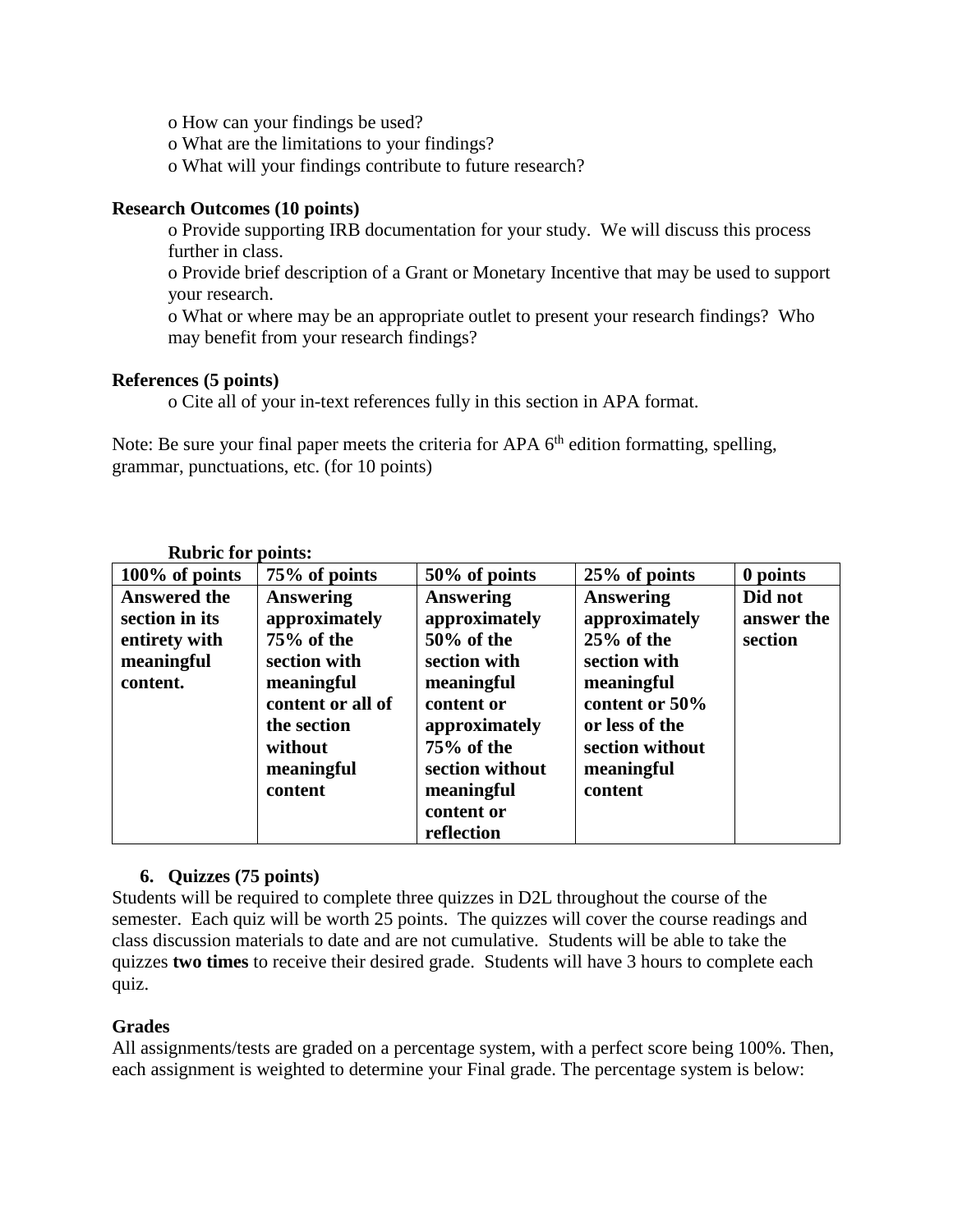*Percentage System*   $A = 100 - 90\%$  $B = 89-80%$  $C = 79\% - 70\%$  $F = 69\%$  or below

#### GRADE BREAKDOWN

| 100-90%   | 360-400 points | A |
|-----------|----------------|---|
| 89-80%    | 320-359 points | B |
| 79-70%    | 280-319 points |   |
| Below 70% | 279-0 points   | F |

| Attendance and Participation $= 150$ points |                |
|---------------------------------------------|----------------|
| <b>Research Paper Outline</b>               | $= 25$ points  |
| Paper 1                                     | $=$ 35 points  |
| Paper <sub>2</sub>                          | $=$ 40 points  |
| <b>Final Research Paper</b>                 | $= 75$ points  |
| Quizzes (3 total)                           | $= 75$ points  |
| <b>Total</b>                                | $= 400$ points |

## *NOTES:*

- All assignments must be completed or the resulting final grade will be "F."
- All assignments need to be double spaced, and follow APA  $6<sup>th</sup>$  edition format
- All assignments will be completed and submitted in D2L. Label each assignment with you last name and name of assignment (i.e., Fye\_Final Research Paper)

## **\*\*Policy on Late Assignments:**

- Unless other arrangements are made with the course professor, course assignments are due by the date indicated in the syllabus.
- Assignments will be penalized 10% of the assignment grade for each day late (Ex. assignment turned in to D2L one day after the deadline  $=$  maximum grade of  $9/10$ )
- In the event of an emergency: Please call or e-mail me *before* the assignment is due if you are experiencing difficulties turning the assignment in on time.

## **Course Schedule**

The following is a guide to this course. Some variations may occur but not anticipated as a function of (a) our being either slightly behind or slightly ahead of a listed topic for a given date, b) additional readings to be announced during the course, and (c) the needs of students.

| <b>DATE</b>     | TOPICS/READINGS      | <b>ASSIGNMENTS DUE</b>     |
|-----------------|----------------------|----------------------------|
|                 | Course Introduction, | Supplemental assignment in |
| Week 1          | Review of Syllabus,  | D2L due between August 22  |
| August 22, 2016 | Ch. 1: The Nature of | and August 29 at 4:45 pm.  |
| D2L             | Research Inquiry     |                            |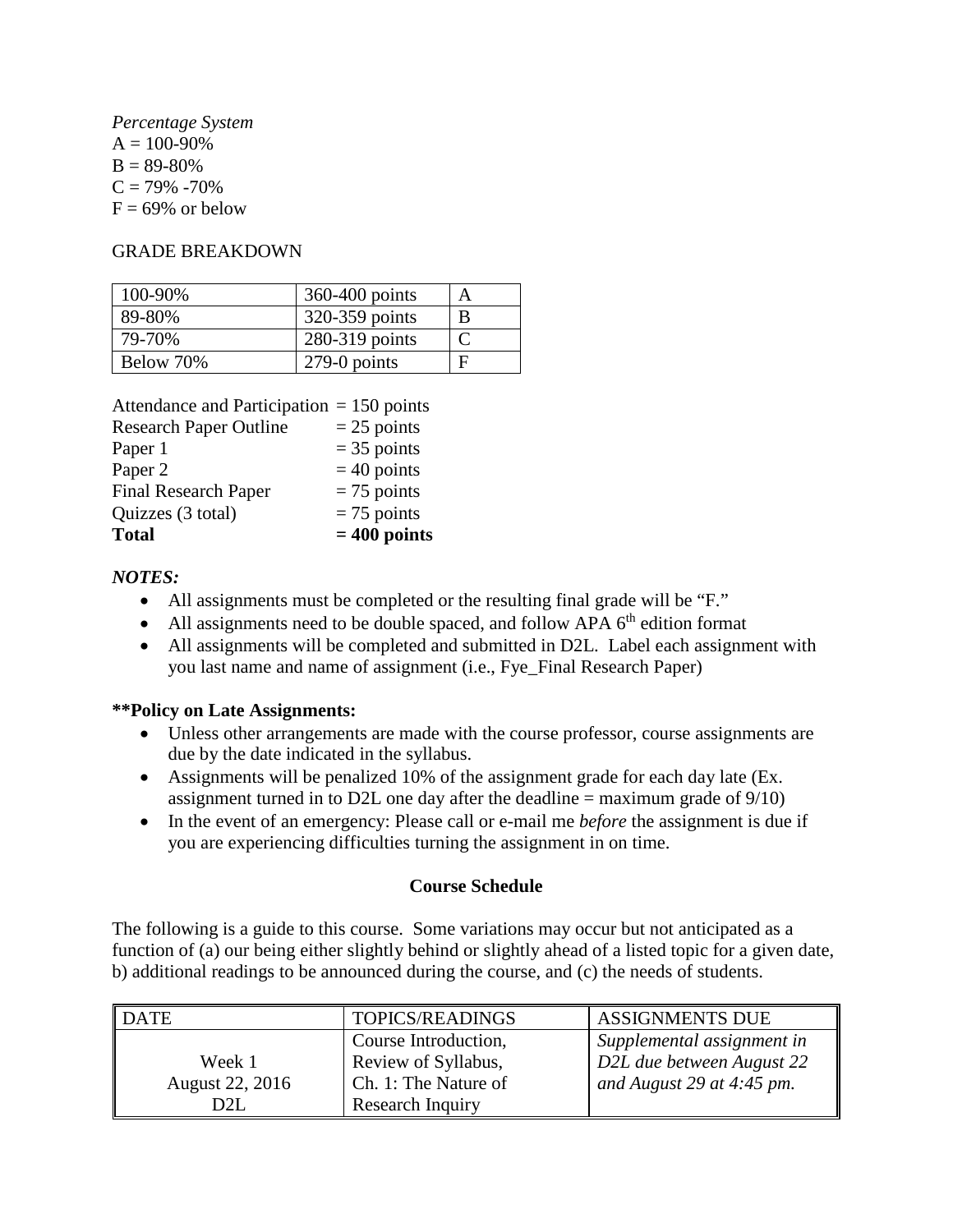| Week 2<br>August 29, 2016           | Ch. 2: Characteristics of a<br>Research Study,<br>Ch. 3: Locating, Reviewing,<br>and Writing Research                                                                                              |                                                                                                                       |
|-------------------------------------|----------------------------------------------------------------------------------------------------------------------------------------------------------------------------------------------------|-----------------------------------------------------------------------------------------------------------------------|
| Week 3<br>September 5, 2016<br>D2L  | Ch. 4: Outcome Research in<br>Counseling                                                                                                                                                           | Supplemental assignment in<br>D2L due by September 12 at<br>$4:45$ <i>pm.</i>                                         |
| Week 4<br>September 12, 2016        | Ch. 5: Qualitative Approaches<br>to Research<br>Ch. 6: Qualitative Research<br>Designs                                                                                                             | <b>Research Paper Outline DUE</b><br>by 5 pm                                                                          |
| Week 5<br>September 19, 2016<br>D2L | Supplemental Library<br>Materials                                                                                                                                                                  | <i>Quiz 1:</i> Chapters 1-6 due by<br>September 26 at 4:45 pm.                                                        |
| Week 6<br>September 26, 2016        | Ch. 7: Quantitative Research<br>Designs in Counseling<br>Ch. 8: Practical Counseling<br><b>Research Approaches: Using</b><br><b>Action Research and Single-</b><br><b>Subject Research Designs</b> | *Complete Rough Draft of<br>RP1 for feedback                                                                          |
| Week 7<br>October 3, 2016<br>D2L    | Ch. 9: Needs Assessment<br>Ch. 10: Program Evaluation<br>and Accountability                                                                                                                        | <b>Research Paper 1 DUE by 5</b><br>pm<br>Supplemental assignment in<br>D2L due by October 10 at<br>$4:45$ <i>pm.</i> |
| Week 8<br>October 10, 2016          | Ch. 11: Collecting Data<br>Ch. 12: Describing Data                                                                                                                                                 |                                                                                                                       |
| Week 9<br>October 17, 2016<br>D2L   | <b>IRB</b> Process                                                                                                                                                                                 | <i>Quiz 2: Chapters 7-12 due by</i><br>October 24 at 4:45pm.                                                          |
| Week 10<br>October 24, 2016         | Ch. 13: Deriving<br><b>Standardized Scores</b><br>Ch. 14: Statistical Hypothesis<br>Testing                                                                                                        | *Complete Rough Draft of<br>RP2 for feedback                                                                          |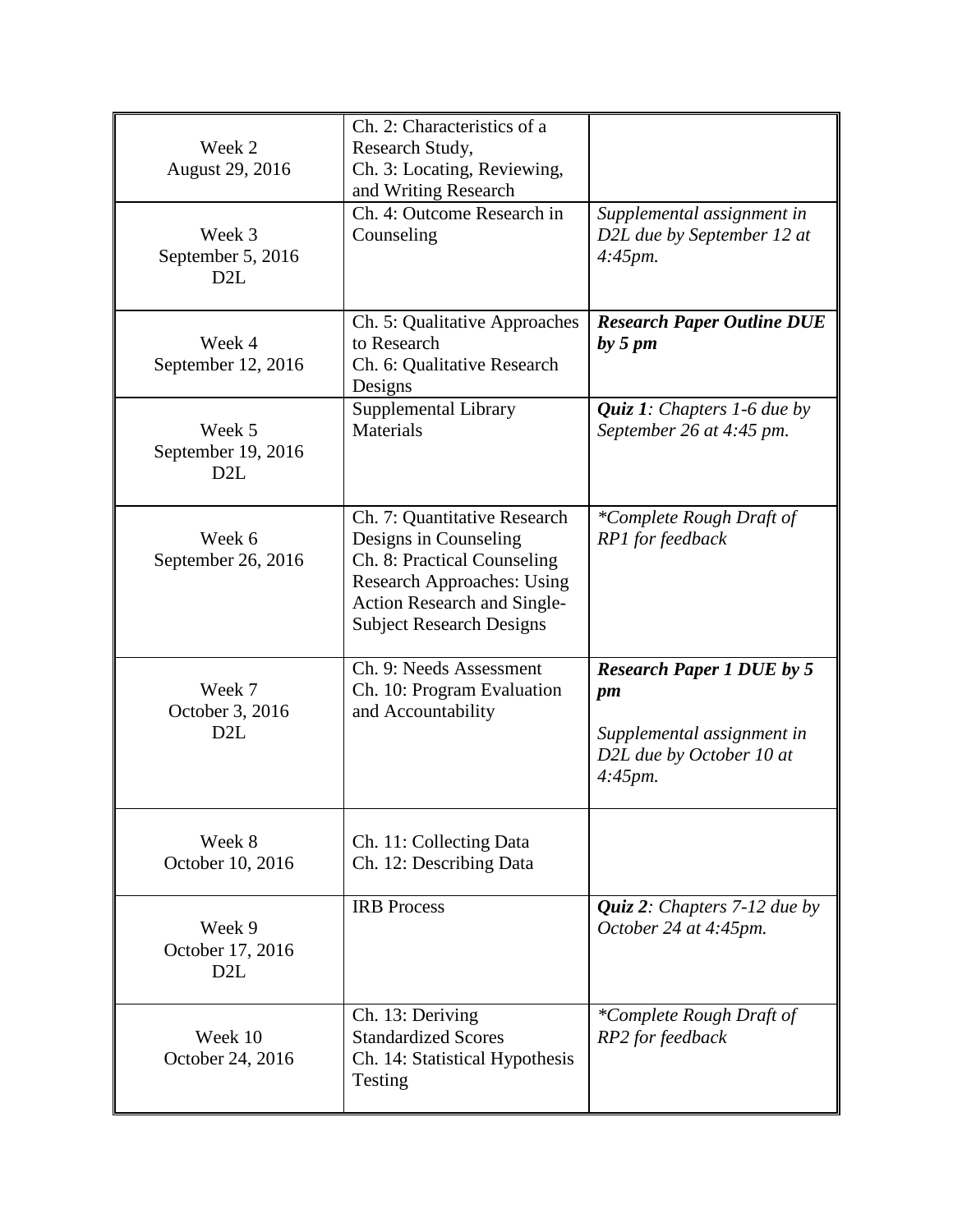| Week 11<br>October 31, 2016<br>D <sub>2</sub> L  | Ch. 15: Using SPSS for<br><b>Introductory Statistical</b><br>Analyses,<br>Ch. 16: Univariate Inferential<br><b>Statistics</b> | <b>Research Paper 2 DUE by 5</b><br>pm<br>Supplemental assignment in<br>D2L due by November 7 at<br>$4:45$ pm. |
|--------------------------------------------------|-------------------------------------------------------------------------------------------------------------------------------|----------------------------------------------------------------------------------------------------------------|
| Week 12<br>November 7, 2016                      | Ch. 17: Correlation and<br>Regression,<br>Ch. 18: Nonparametric Tests<br>of Statistical Inference                             |                                                                                                                |
| Week 13<br>November 14, 2016<br>D <sub>2</sub> L | Qualtrics and Launching your<br><b>Research Study; SPSS</b>                                                                   | <i>Quiz 3: Chapters 13-18 due by</i><br>November 21 at 4:45pm.                                                 |
| Week 14<br>November 21, 2016                     | <b>Closing Activities</b><br>Ch. 19: An Overview of<br><b>Multivariate Statistical</b><br>Analyses                            | <i>*Individual consultations</i><br><i>available</i> ( <i>optional</i> )                                       |
| Week 15<br>November 28, 2016<br>D2L              | Closing Activities, cont'd.                                                                                                   | <b>Final Research Paper DUE</b><br>by 5 pm                                                                     |

University Expectations and Resources:

Academic Integrity: The collegiate policy on plagiarism and cheating is outlined in the Student Handbook. It is your responsibility to be aware of this policy. You can also find it online at: [http://www.winona.edu/sld/academicintegrity.asp.](http://www.winona.edu/sld/academicintegrity.asp)

Accommodations: According to Section 504 of the Rehabilitation Act of 1973, students with disabilities have the right to receive necessary reasonable accommodations and support services to allow equal access at Winona State University. If you have a disability, which may require some modification of seating, testing or other course requirements, please feel free to discuss your needs with me so that appropriate arrangements may be made. Please see me after class or during my office hours. If you have questions about your rights as a student or would like support with accommodating your disability, Student Disability Services may be helpful. They can be contacted at: http://www.winona.edu/accessservices/

COMMITMENT TO INCLUSIVE EXCELLENCE: WSU recognizes that our individual differences can deepen our understanding of one another and the world around us, rather than divide us. In this class, people of all ethnicities, genders, religions, ages, sexual orientations, disabilities, socioeconomic backgrounds, regions, and nationalities are strongly encouraged to share their rich array of perspectives and experiences. If you feel your differences may in some way isolate you from WSU's community or if you have a need of any specific accommodations,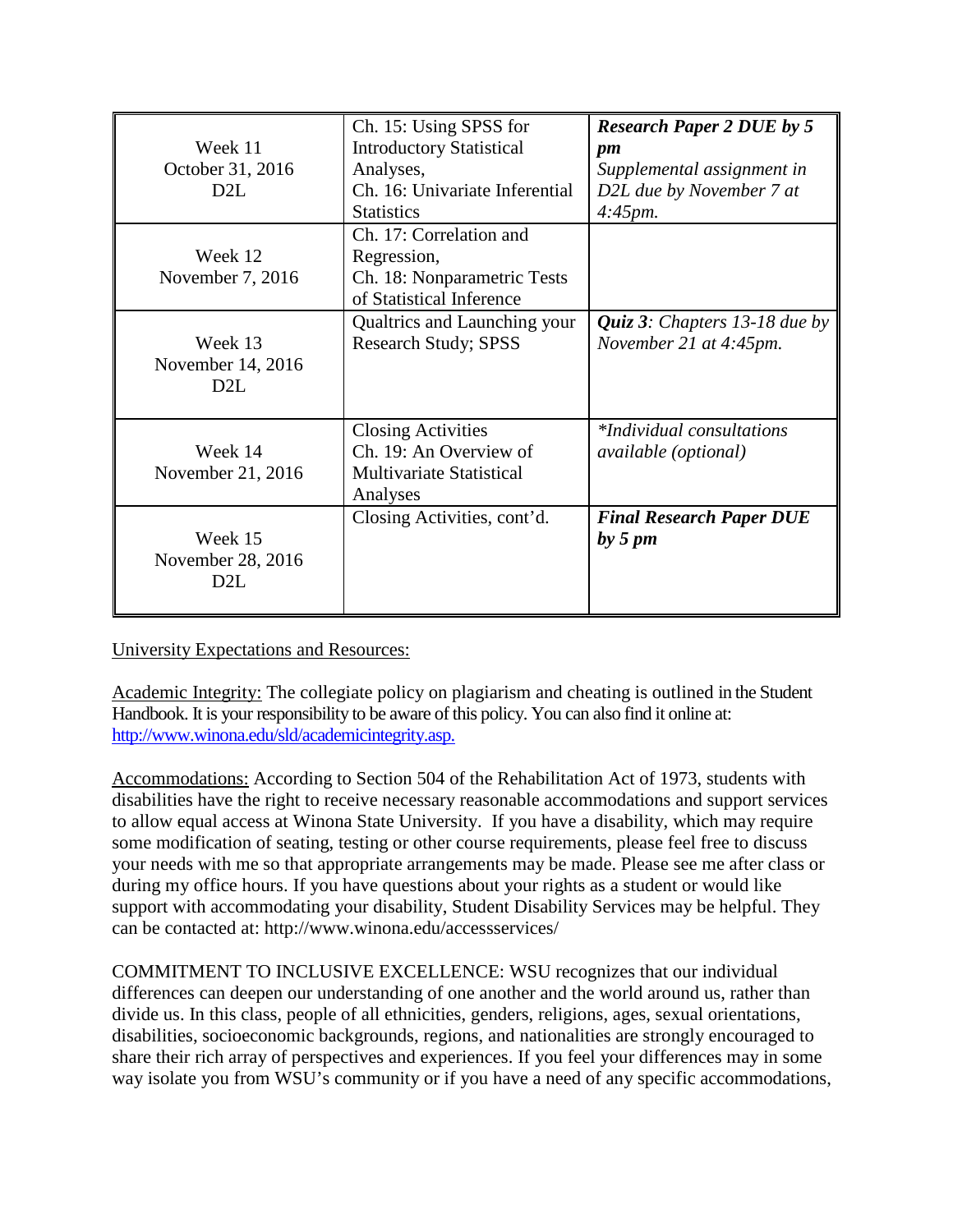please speak with the instructor early in the semester about your concerns and what we can do together to help you become an active and engaged member of our class and community.

RESPECT FOR DIVERSITY: It is the intent of the instructor to present material and activities that are respectful of diversity: gender, sexuality, disability, age, socio-economic status, ethnicity (race, nation, or culture), race (physical characteristics transmitted by genes; body of people united by common history or nationality), and culture (beliefs, customs, arts, and institutions of a society). Any suggestions you have are welcomed. Support for issues of diversity can also be found: http://www.winona.edu/inclusion-diversity/

#### Graduate Student Resources:

General Information: Academic calendar, forms and other procedures for graduate students can be found at<http://www.winona.edu/gradstudies/currentstudents.asp>

WSU-Rochester Student & Campus Services, UCR Room SS128, 285-7100, [\(www.winona.edu/rochester/\)](http://www.winona.edu/rochester/):

RCTC Counseling Center, UCR Room SS133; 285-7260 [\(www.rctc.edu/counseling\\_career\\_center/](http://www.rctc.edu/counseling_career_center/))

UCR Learning Center, UCR Room AT306; 285-7182

Counseling Services : Graduate school can be very stressful. Counselors are available in Winona and through partnership with RCTC on the UCR campus to help you with a wide range of difficulties. WSU counselors in Winona are located in the Integrated Wellness Complex 222 and they can be reached at 457- 5330. The RCTC Counseling Center is located in SS 133 and can be reached at 285-7260.

Other Support Services: WSU-Rochester Student & Campus Services Office and the WSU Inclusion and Diversity Office are dedicated to helping students of all races, ethnicities, economic backgrounds, nationalities, and sexual orientations. They offer tutoring and a wide range of other resources. The WSU-R Student & Campus Services Office is located in Room SS128 on the UCR campus and can be reached at 285-7100. The WSU Inclusion and Diversity Office is in Kryzsko Commons Room 122, and they can be reached at 457-5595. Information about the *KEAP Center*, dedicated to supporting diversity on campus, can be found here: http://www.winona.edu/diversity/22.asp.

*UCR Learning Center - Rochester*- For help with writing and the development of papers on the WSU-Rochester campus, contact personnel in AT306 or call 285-7182.

*Writing Center - Winona:* The Writing Center offers free, individualized instruction in all forms and disciplines during any stage of writing, reading, or research. Call 507.457.5505 for an appointment. Walk-ins also welcome.

Student Grievances: Students are encouraged to speak directly with instructors when concerns arise. When issues cannot be resolved between the student and the instructor, students have the right to due process. Such complaint procedures are available online at[: http://www.winona.edu/sld/studentgrievance.asp](http://www.winona.edu/sld/studentgrievance.asp)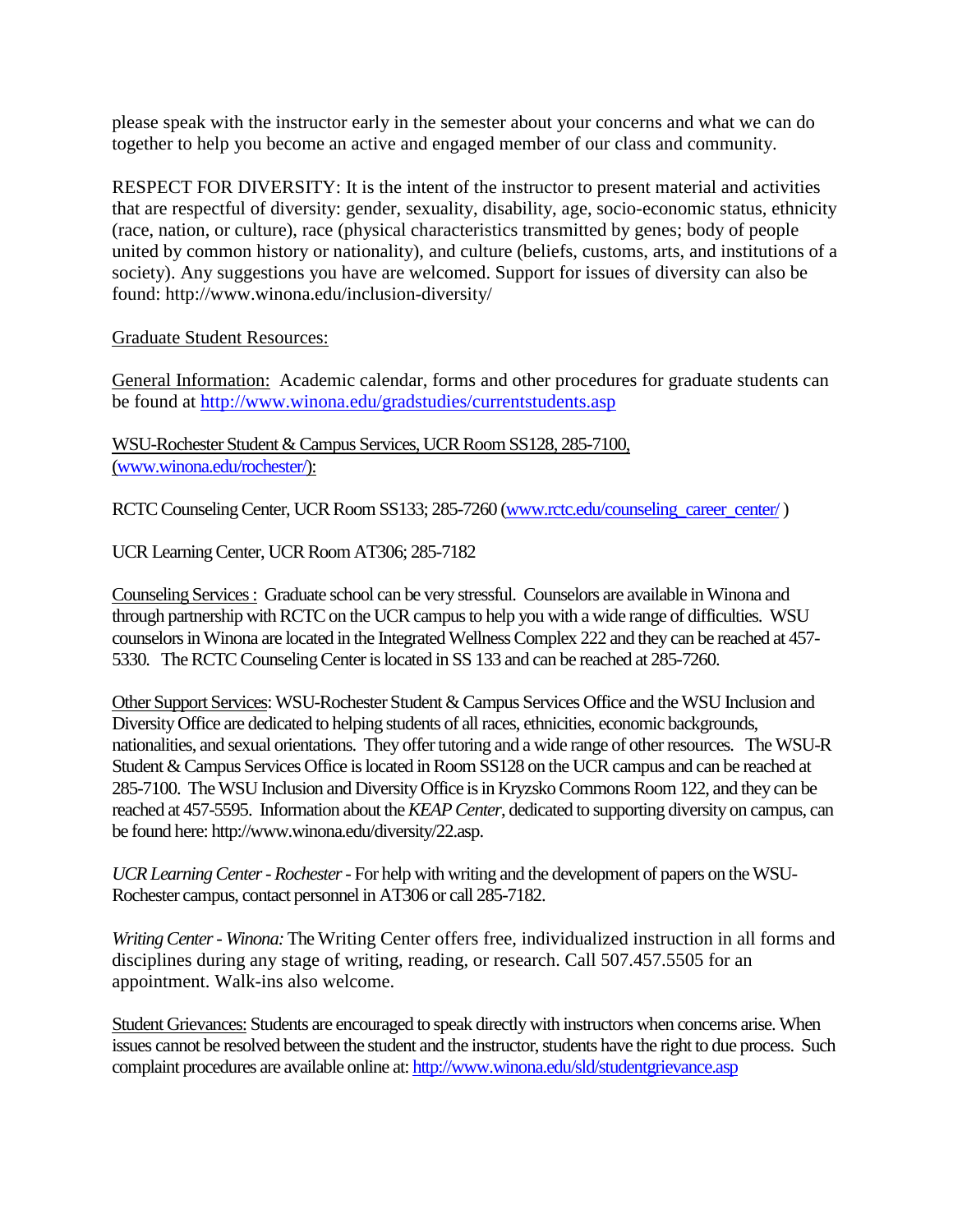# COMPLETION OF ALL ASSIGNED READINGS IS ESSENTIAL:

Resources to support graduate students can be found using the following link: <http://www.winona.edu/gradstudies/currentstudents.asp>

PLAGIARISM AND CHEATING: The collegiate policy on plagiarism and cheating is outlined in the Student Handbook. It is your responsibility to be aware of this policy. You can also find it online at: http://www.winona.edu/sld/academicintegrity.asp

SEXUALLY EXPLICIT MATERIAL POLICY:As a part of your course experience, we may discuss work with clients who have concerns about their sexuality or developmental issues regarding sexual orientation. Consistent with the professional ethical codes, you are expected to consider appropriate related interventions/support services and engage in class discussions in a professional manner regarding these matters. If there are sexually related issues you feel that you could not discuss as a future counselor for personal reasons, you need to make those issues known to your instructor and/or adviser.

# Campus Resources

- Inclusion and Diversity Office, Kryzsko Commons Room 236, 457-5595, [www.winona.edu/inclusion-diversity/](http://www.winona.edu/inclusion-diversity/)
- KEAP Diversity Resource Center, Kryzsko Commons Room 162, 457-2286, <http://www.winona.edu/inclusion-diversity/keap.asp>
- Access Services (Services for Students with Disabilities), Maxwell 314, 457- 5878, [www.winona.edu/accessservices/](http://www.winona.edu/accessservices/)
- KEAP Diversity Resource Center Faculty Liaison, Professor Chuck Ripley, Minné Hall 307, 457-5445, wripley@winona.edu
- Warrior Success Center, Maxwell 314, 457-5878,<http://www.winona.edu/wsc/>
- Advising Services, Maxwell 314, 457-5878, [www.winona.edu/advising/](http://www.winona.edu/advising/)
- [Winona] Tutoring Services, Krueger Library 220, 457-5680,<http://www.winona.edu/tutoring/>
- [Winona] Writing Center, Minné Hall 348, 457-5505, [www.winona.edu/writingcenter/](http://www.winona.edu/writingcenter/)
- [Winona] Student Support Services, Krueger Library 219, 457-5465, [www.winona.edu/studentsupportservices/](http://www.winona.edu/studentsupportservices/)
- [Winona] Counseling and Wellness Services, Integrated Wellness Complex 222, 457- 5330, [www.winona.edu/counselingcenter/](http://www.winona.edu/counselingcenter/)
- [Rochester] UCR Learning Center, UCR Room AT 306, 285-7182
- [Rochester] Student & Campus Services, UCR Room SS 128, 285-7100, [rochss@winona.edu,](mailto:rochss@winona.edu) [www.winona.edu/rochester](http://www.winona.edu/rochester)

# Details about Campus Resources

• Two good places to help you find resources of all kinds on campus are *Student Support/Campus Services* and the *Inclusion and Diversity Office*. Both offices are dedicated